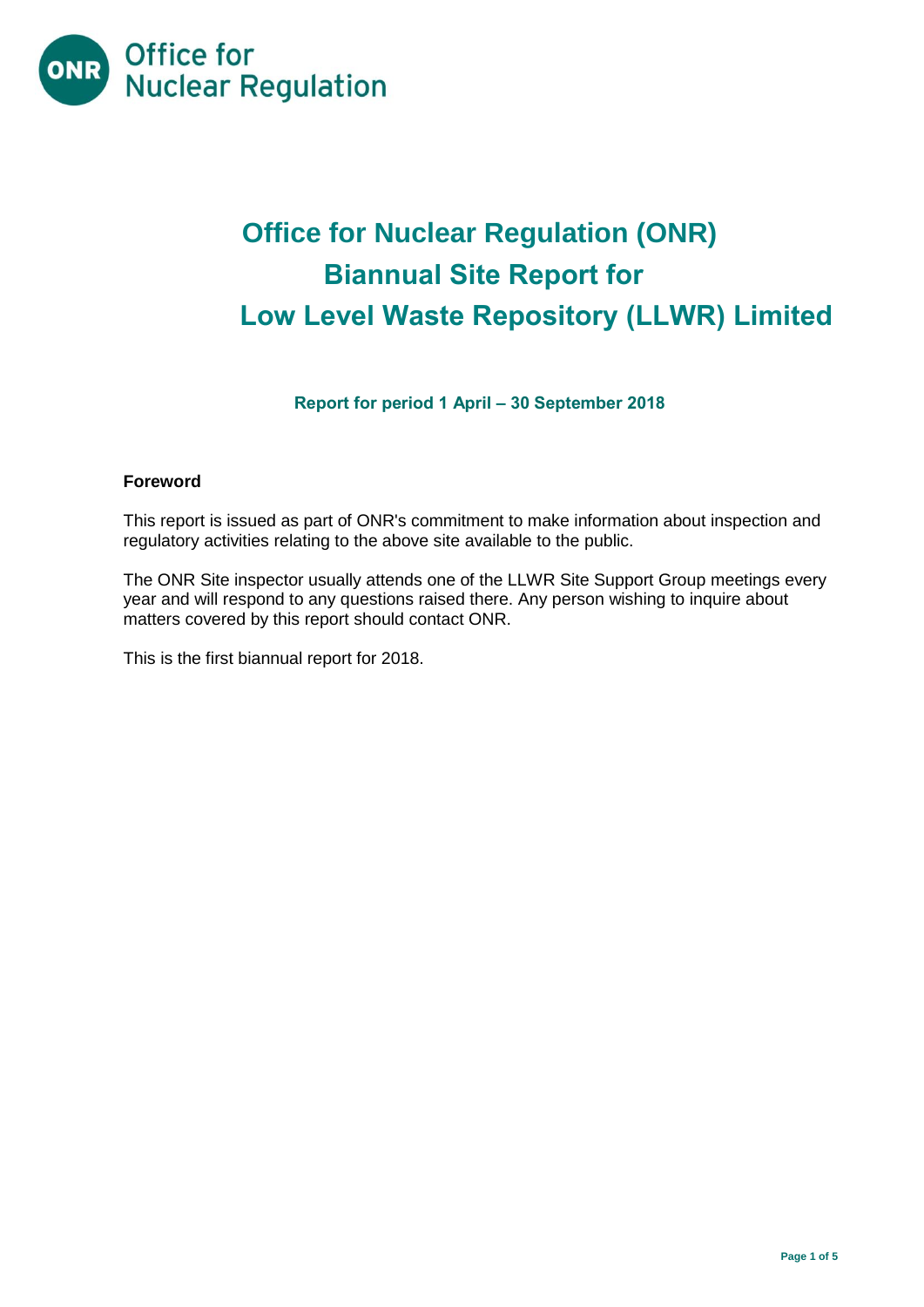# **TABLE OF CONTENTS**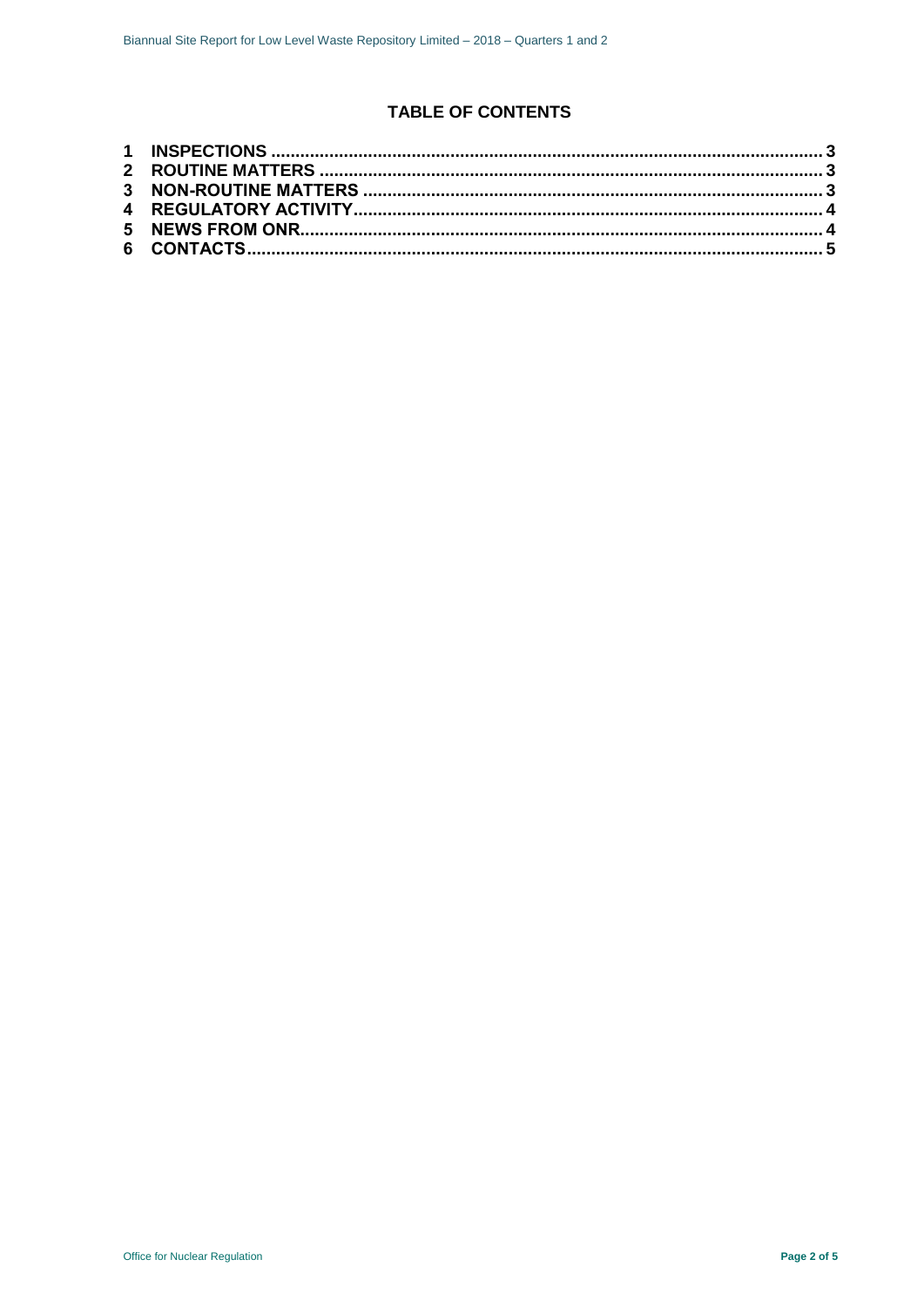## <span id="page-2-0"></span>**1 INSPECTIONS**

#### **1.1 Dates of inspections**

The ONR Nominated Site Inspector and other ONR Inspectors conducted inspections on the following dates during the quarter:

| April     | n/a |
|-----------|-----|
| May       | 15  |
| June      | n/a |
| July      | n/a |
| August    | n/a |
| September | 20  |

## <span id="page-2-1"></span>**2 ROUTINE MATTERS**

#### **2.1 Inspections**

Inspections are undertaken as part of the process for monitoring compliance with:

- **the conditions attached by ONR to the nuclear site licence granted under the** Nuclear Installations Act 1965 (NIA65) (as amended);
- **the Energy Act 2013;**
- the Health and Safety at Work Act 1974 (HASWA 74); and
- Regulations made under HASWA 74, for example The Ionising Radiations Regulations 2017 (IRR 17) and The Management of Health and Safety at Work Regulations 1999 (MHSWR 99).
- Regulatory Reform (Fire Safety) Order 2005

The inspections monitor the licensee's actions on the site in relation to all nuclear operations covering; incidents, operations, maintenance, projects, modifications, safety case changes and any other matters that may affect safety. The licensee is required to make and implement adequate arrangements under the conditions attached to the licence in order to ensure legal compliance. Inspections seek to judge both the adequacy of these arrangements and implementation.

In May ONR carried out planned inspections of the licensee's arrangements for handling and consigning nuclear material. ONR judged that the arrangements were adequate.

In September ONR carried out planned inspections of the licensee's arrangements for providing sufficient instructions to people working on the site and for its Nuclear Safety Committee, which is convened to advise the licensee on safety matters. Again ONR judged that the arrangements were adequate.

# <span id="page-2-2"></span>**3 NON-ROUTINE MATTERS**

Licensees are required to have arrangements to respond to non-routine matters and incidents. ONR inspectors judge the adequacy of the licensee's response, including actions taken to implement any necessary improvements. The licensee records a range of incidents which are discussed during monthly regulatory meetings with ONR. No significant safety matters were identified during the reporting period.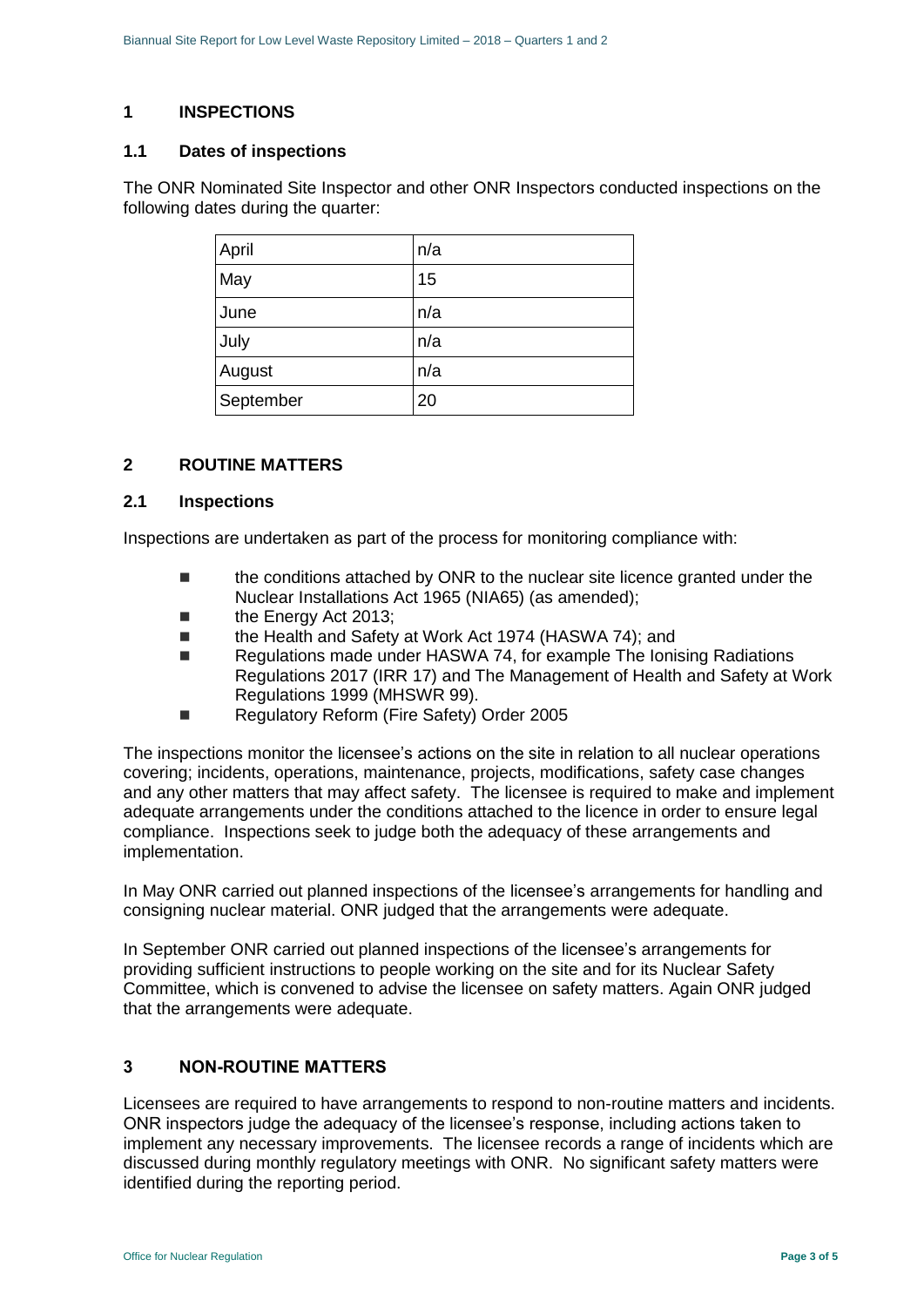# <span id="page-3-0"></span>**4 GENERAL REGULATORY ACTIVITY**

ONR inspectors may issue formal documents to ensure compliance with regulatory requirements. Under nuclear site licence conditions, ONR issues regulatory documents, which either permit an activity or require some form of action to be taken; these are usually collectively termed 'Licence Instruments' (LIs), but can take other forms. In addition, inspectors may issue Enforcement Notices to secure improvements to safety.

No enforcement notices or LIs were issued in this period.

Reports detailing regulatory decisions can be found on the ONR website at [http://www.onr.org.uk/pars/.](http://www.onr.org.uk/pars/)

## <span id="page-3-1"></span>**5 NEWS FROM ONR**

#### 5.1 **Stakeholder Engagement**

- As part of our continued stakeholder engagement work, in June we welcomed finance professionals from a number of nuclear site licensees and dutyholders to seminars in London and Birmingham. Led by our Finance Director, Sarah High, we hosted the seminars to provide the industry with a better understanding of our charging methodology, the principles we apply, and how the charging process works. To accompany the seminars we have also published a new booklet  $-$  How we charge for [Nuclear Regulation](http://www.onr.org.uk/documents/2018/how-we-charge-for-nuclear-regulation.pdf) – which is available on our [website.](http://www.onr.org.uk/documents/2018/how-we-charge-for-nuclear-regulation.pdf)
- In August our Chief Nuclear Inspector Mark Foy and Deputy Chief Inspector Mina Golshan, hosted a webinar for stakeholders on the outcomes of the UK report to the Joint Convention. This is a new channel of communication which we have introduced and further webinars are planned for November and February 2019.If you would like to find out more, please contact the ONR Communications team (contact@onr.gov.uk)
- The next ONR/NGO engagement forum will take place on 11 October in London. This is a forum to discuss strategic, cross-cutting regulatory matters. Site specific matters are normally addressed via Site Stakeholder Groups. We are always keen to engage with a range of stakeholders and groups on nuclear safety and security issues, so if you do represent a nuclear-interest Non-Governmental Organisation, and are not already involved through our forum or via a Site Stakeholder Group, then please get in touch with the ONR Communications team for further details, via [contact@onr.gov.uk](mailto:contact@onr.gov.uk)

#### **5.2 Regulatory News**

 On 25 July we announced our decision to prosecute the Atomic Weapons E for offences under Section 2 (1)<sup>\*</sup> of the Health and Safety at Work etc. Act (1974). This charge related to an electrical incident on 27 June 2017 which resulted in injury to an AWE employee. The incident was a conventional health and safety matter and there was no radiological risk to workers or the public. At a court hearing on 18 September, AWE pleaded guilty to the charge. Sentencing has been adjourned until 9 November 2018.

#### **5.3 Corporate News**

 In July we published our second [gender pay report.](http://news.onr.org.uk/2018/07/onr-publishes-second-gender-pay-report/) The organisation-wide results show that ONR has a mean gender pay gap of 35.2%, which is wider than last year, although it is broadly similar to the rest of the UK nuclear industry and anticipated given our workforce profile, and that of the industries from which we have historically